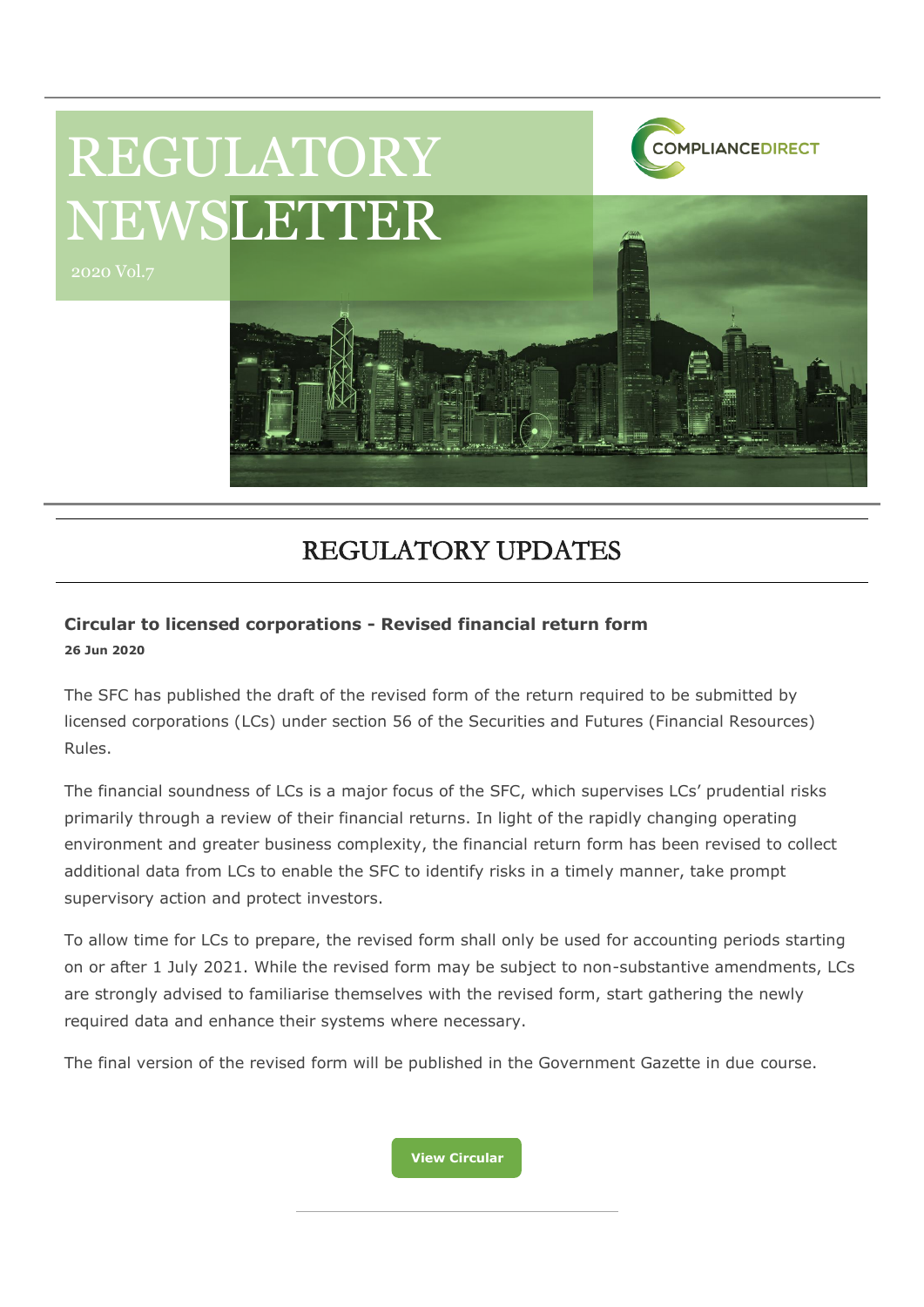## ENFORCEMENT NEWS

### **SFC bans former responsible officer of Guosen Securities (HK) Brokerage Company, Limited for 12 months**

The SFC has prohibited Ms Joanna Chu Lai Wa, former responsible officer (RO), director and head of dealing of Guosen Securities (HK) Brokerage Company, Limited (Guosen) from re-entering the industry for 12 months from 23 June 2020 to 22 June 2021.

The disciplinary action follows the SFC's sanctions against Guosen over its failures to comply with antimoney laundering (AML) and counter financing of terrorism (CFT) regulatory requirements when handling third party fund deposits between November 2014 and December 2015.

The SFC found that Guosen's breaches were attributable to Chu's failure to discharge her duties as an RO and a member of Guosen's senior management.

Guosen's internal control deficiencies in relation to third party deposits were brought to the attention of its senior management - including Chu - by its staff in 2013. However, Chu deemed that the matter was irrelevant to her and did not take any steps to ensure that the deficiencies were rectified. Her inaction contributed to Guosen's failure to put in place adequate AML/CFT internal controls during the material time.

Chu also received records of third party deposits from Guosen's then head of settlement from time to time. Those records showed that, contrary to Guosen's purported policy to discourage third party deposits, it processed a significant number of third party deposits for its clients. However, Chu did not take any action and did not escalate the matter to her supervisor or other members of Guosen's senior management, despite the substantial amount of third party deposits received.

Apart from turning a blind eye to the money laundering and terrorist financing (ML/TF) risks associated with third party deposits, Chu also failed to ensure that Guosen's staff adhered to the procedures for assessing clients'

### **SFC reprimands and fines Potomac Capital Limited \$800,000 for breaching Financial Resources Rules**

The SFC has reprimanded and fined Potomac Capital Limited (Potomac) \$800,000 for failures to comply with the Securities and Futures (Financial Resources) Rules (FRR).

The SFC found that Potomac overstated its liquid capital in its financial returns from November 2016 to May 2017 by incorrectly including certain fees receivables from two clients accumulated since around April 2013 as liquid assets when the aged fee receivables should not qualify as liquid assets under the FRR.

Excluding the aged fee receivables from liquid capital calculation under the FRR would have resulted in monthly liquid capital deficits varying from \$335,000 to \$449,000 for Potomac from February to May 2017.

The SFC is of the view that Potomac's conduct was in breach of the Code of Conduct.

In deciding the sanction, the SFC took into account all relevant circumstances, including:

- Potomac had incorrectly included the fees receivables in its liquid capital for more than three years;
- Potomac has rectified the FRR breach; and
- Potomac's otherwise clean disciplinary record.